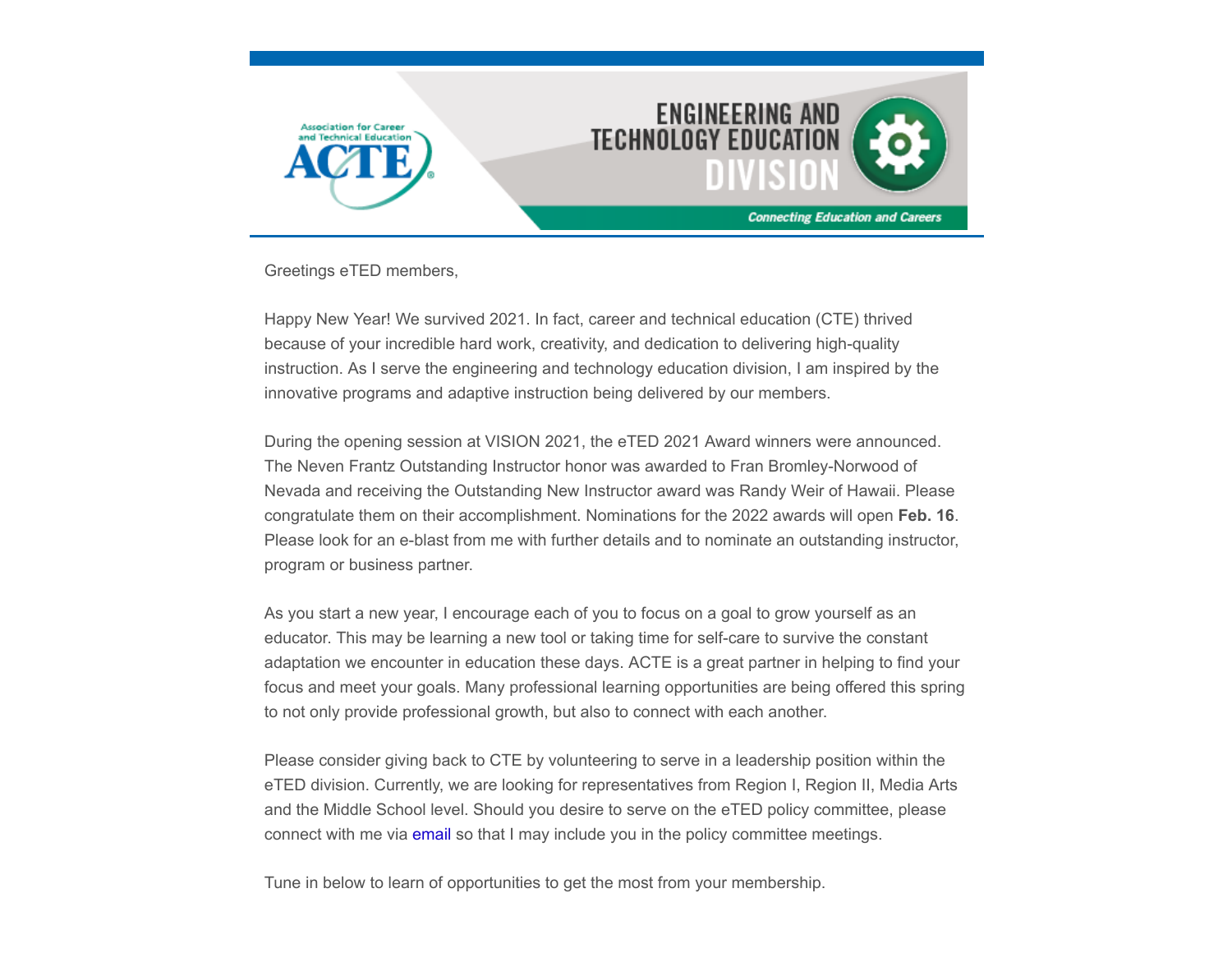### VISION 2021 Recap

VISION 2021 was a great success for both ACTE and the eTED Division. Thank you to those who participated and attended both in person and virtually. The opportunity to collaborate and share best practices was invaluable. Be on the lookout for the call for presentation proposals for Vision 2022. More information given below.

### Present at CareerTech VISION 2022! **Section**

Share your expertise at ACTE's CareerTech VISION, happening **Nov. 30–Dec. 3** in Las Vegas, Nevada, by being an esteemed presenter. Won't you consider submitting a proposal to lead an educational program session? We're looking for innovations and insights on the most pressing issues in the field today. Accepted session topics may also address current and emerging trends to help career and technical educators thrive in their careers. VISION offers unparalleled networking, hundreds of concurrent program sessions covering highquality CTE and stories of successful education and business collaborations. Call for presentations will open in late January and close **March 31**.

**[Learn more](https://www.careertechvision.com/)**

### Voice Your CTE Priorities at NPS!

Join CTE professionals at ACTE's National Policy Seminar (NPS) to engage on key education policy topics, hear best practices for influencing federal policy related to CTE advocacy and messaging,

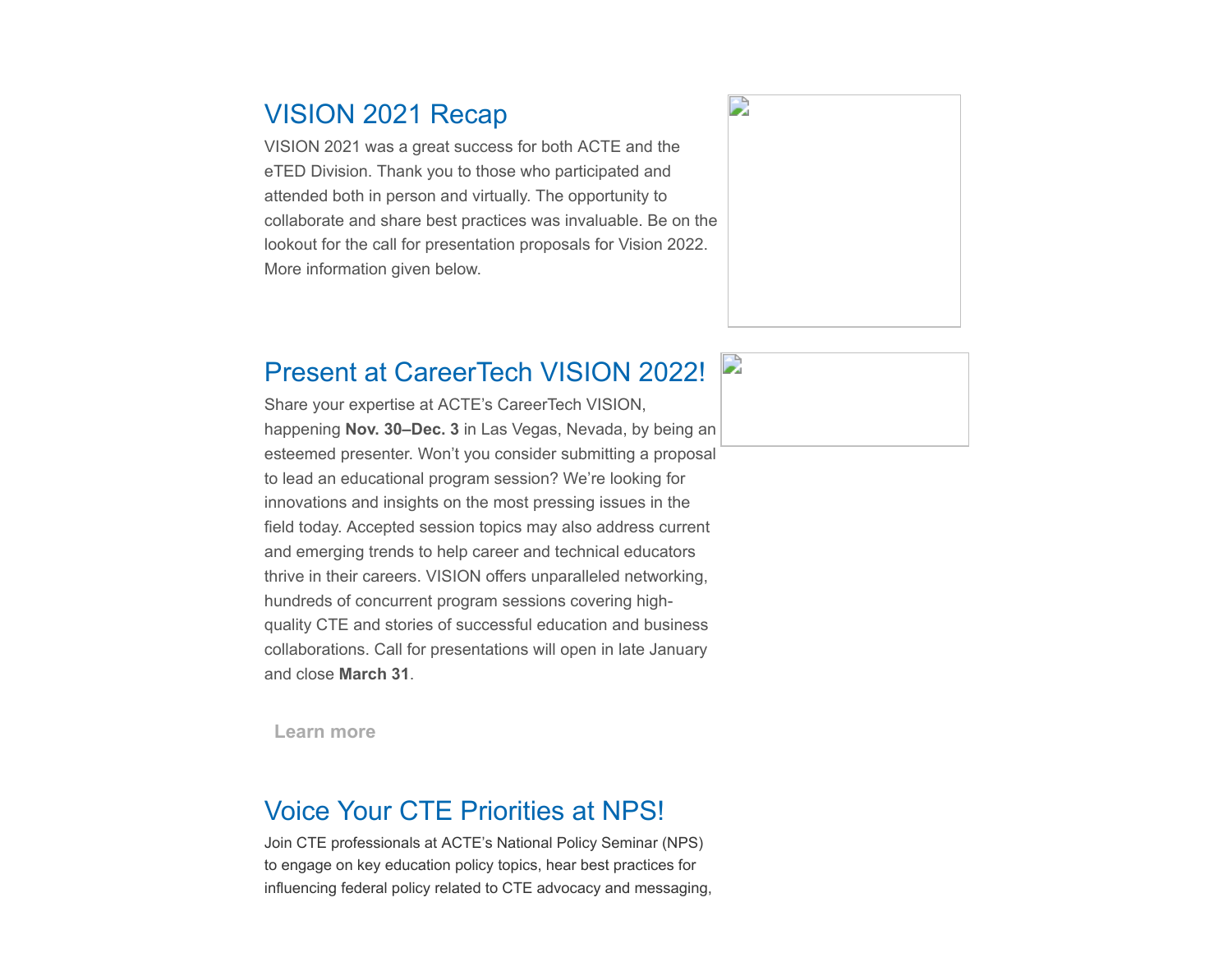and participate in Capitol Hill visits. This year's NPS will be offered as a hybrid event and happens both virtually and in person at the Crystal Gateway Marriott in Arlington, Virginia, **March 21–23.** We will follow a similar schedule to past years but may have to make some COVID-19-related tweaks.

**[Learn more](https://www.acteonline.org/nps/)**





### Announcing the Board of Directors 2022 Election Results

ACTE is pleased to announce the results of the recent election for spots on its Board of Directors.

- Chaney Mosley, President-elect: Mosley is an Assistant Professor at Middle Tennessee State University in Murfreesboro, Tennessee.
- Michael Culwell, Region IV Vice President-elect: Culwell is the Campus Director at Kiamichi Tech-Poteau in Poteau, Oklahoma.
- Sean Crevier, Business Education Division Vice President: Appointed by the board of directors Mr. Crevier is Teacher at Vernon Hills High School in Vernon Hills, Illinois.
- Katy Blatnick-Gagne, Family and Consumer Sciences Education Division Vice President: Appointed by the board of directors, Ms. Blatnick-Gagne is an Education Consultant at the Iowa Department of Education in Des Moines, Iowa.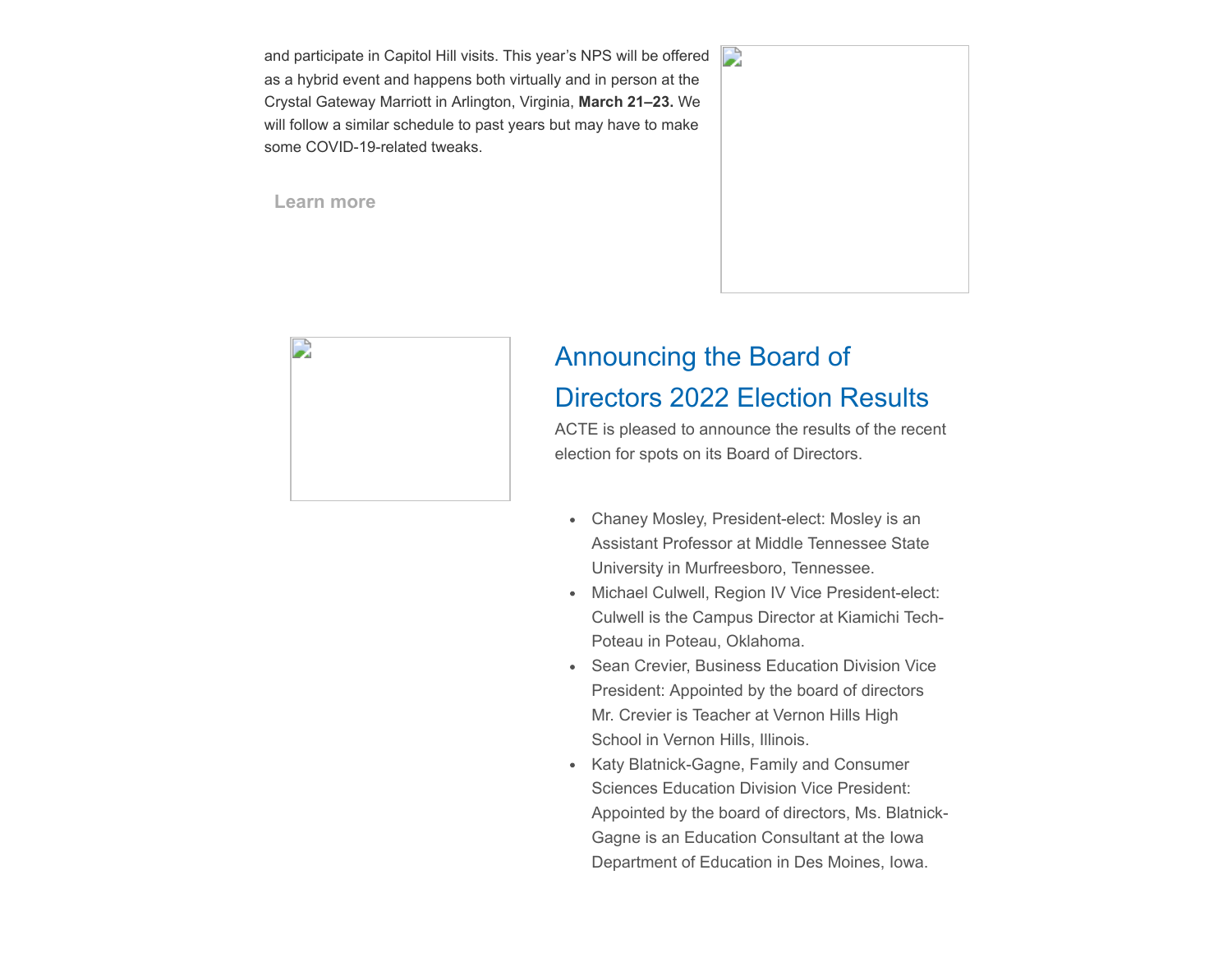Additionally, the vice president-elects whose election occurred last year will join the Board as vice president in July 2022. Susan Leon will assume the position of New & Related Services Division Vice President, Brandon Russel will assume the position of Region III Vice President, and Beth Parks will assume the position of Region II Vice President.

ACTE congratulates the winners, and thanks all of the candidates for their willingness to serve and their hard work, dedication, and commitment to the association. ACTE also thanks its members who had their voices heard by voting in the election.

**[Read more](https://www.acteonline.org/press-releases/acte-announces-board-of-directors-2022-election-results/)**

# D

# Celebrate CTE Month®!

### *Generously sponsored by NAHB*

Join us as we celebrate CTE Month, generously sponsored in 2022 by the National Association of Home Builders. Share with the world how much you love CTE! Raise awareness about the importance of CTE for our students and our nation's economy and have fun doing it!

Share ACTE's 28 days of CTE social media messages by following us **@actecareertech** on Twitter or Facebook. You can also share your own success stories on social media by using **#CTEMonth**. Be sure to tag us!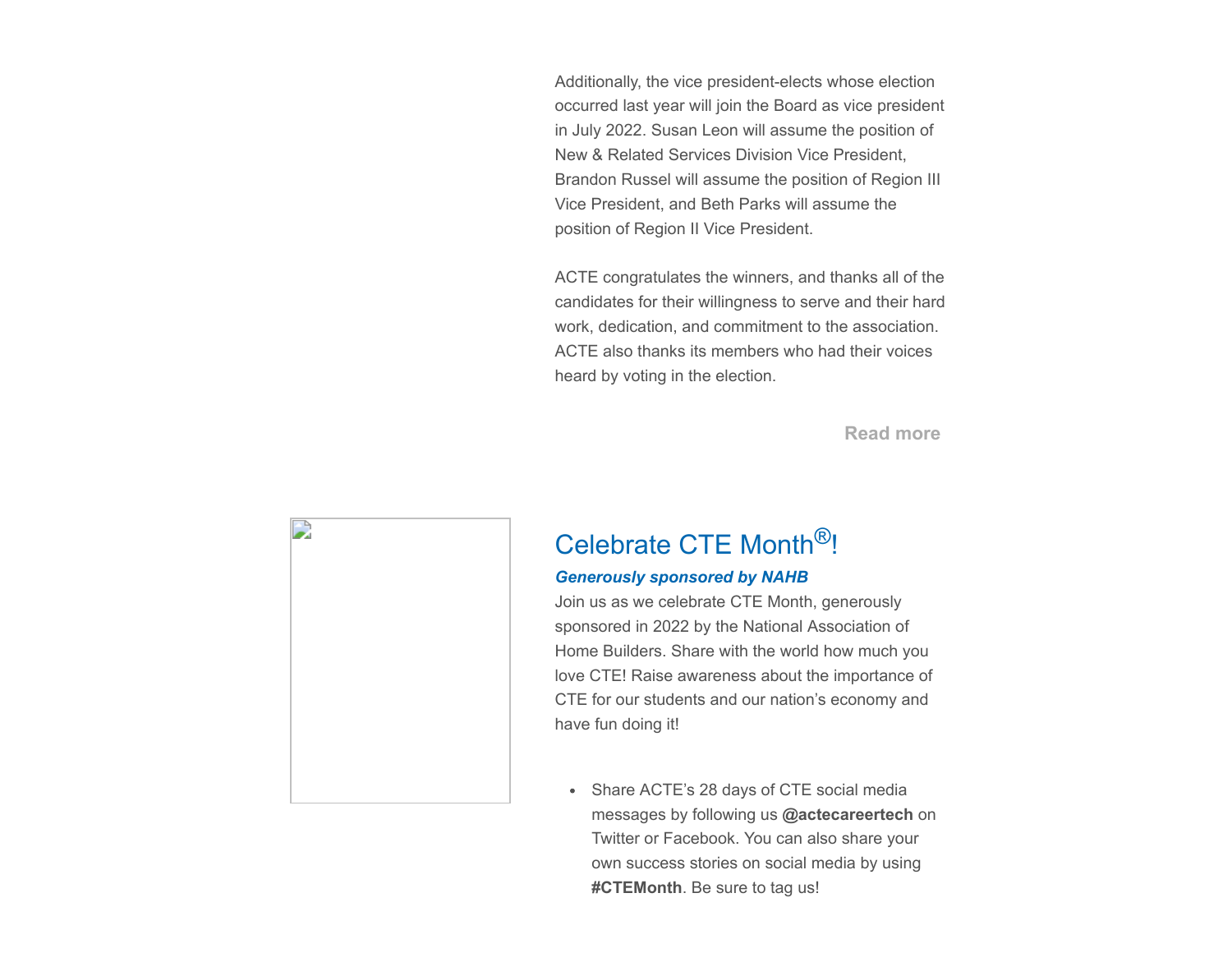- Encourage your students to participate in this year's [CTE Month-NASA HUNCH student video](https://www.acteonline.org/why-cte/cte-awareness/cte-month/cte-month-2021-and-nasa-hunch-video-challenge/) challenge to showcase the importance of CTE and/or project-based learning. This year's theme: **How Can Space Exploration Solve Climate Change?** Submit videos, two minutes or less in length, by **April 1**.
- [Gear up](https://store.goproline.com/mm5/merchant.mvc?Store_Code=253&Screen=SFNT) with mood pens, pencils and other festive CTE Month merchandise.
- [Engage](https://www.acteonline.org/why-cte/cte-awareness/cte-month/engaging-policymakers/) members of your community or the media to learn about your school's strong CTE programs firsthand.
- [Reach out](https://www.acteonline.org/why-cte/cte-awareness/cte-month/working-with-business-and-industry-leaders/) to business and industry leaders in your area to create valuable partnerships.
- [Download the CTE Month logo](https://p94brj892x-flywheel.netdna-ssl.com/wp-content/uploads/2022/01/CTE_Month_logo.png) for use with any of your print and digital outreach.

**[Learn more](https://www.acteonline.org/why-cte/cte-awareness/cte-month/)**

### Help Us Define Inclusion and Access

What does [inclusion](https://forms.office.com/pages/responsepage.aspx?id=ZT4Hqg7Ix0uWTLhcbvwZknMDh14KtbpPlsiYo0Je9j1UM0hIQ01JRkpUQk5aMjhQQklPUkFBNUs5Qy4u) mean to you? What about [access?](https://forms.office.com/pages/responsepage.aspx?id=ZT4Hqg7Ix0uWTLhcbvwZknMDh14KtbpPlsiYo0Je9j1URThXTlJOTUhOOUlBRTZLMjlSR0RZQUhWVy4u) ACTE seeks to define these terms in the context of CTE, and we need your help. As educators, you advance the ideals of inclusion, access, equity and diversity (IAED) through the development of high-quality CTE programs of study that serve all students. Read *Techniques* this spring for additional opportunities to contribute on the meaning of IAED in CTE.

**[Read more about IAED in CTE in Techniques](https://www.acteonline.org/publications/techniques/iaed-in-cte/)**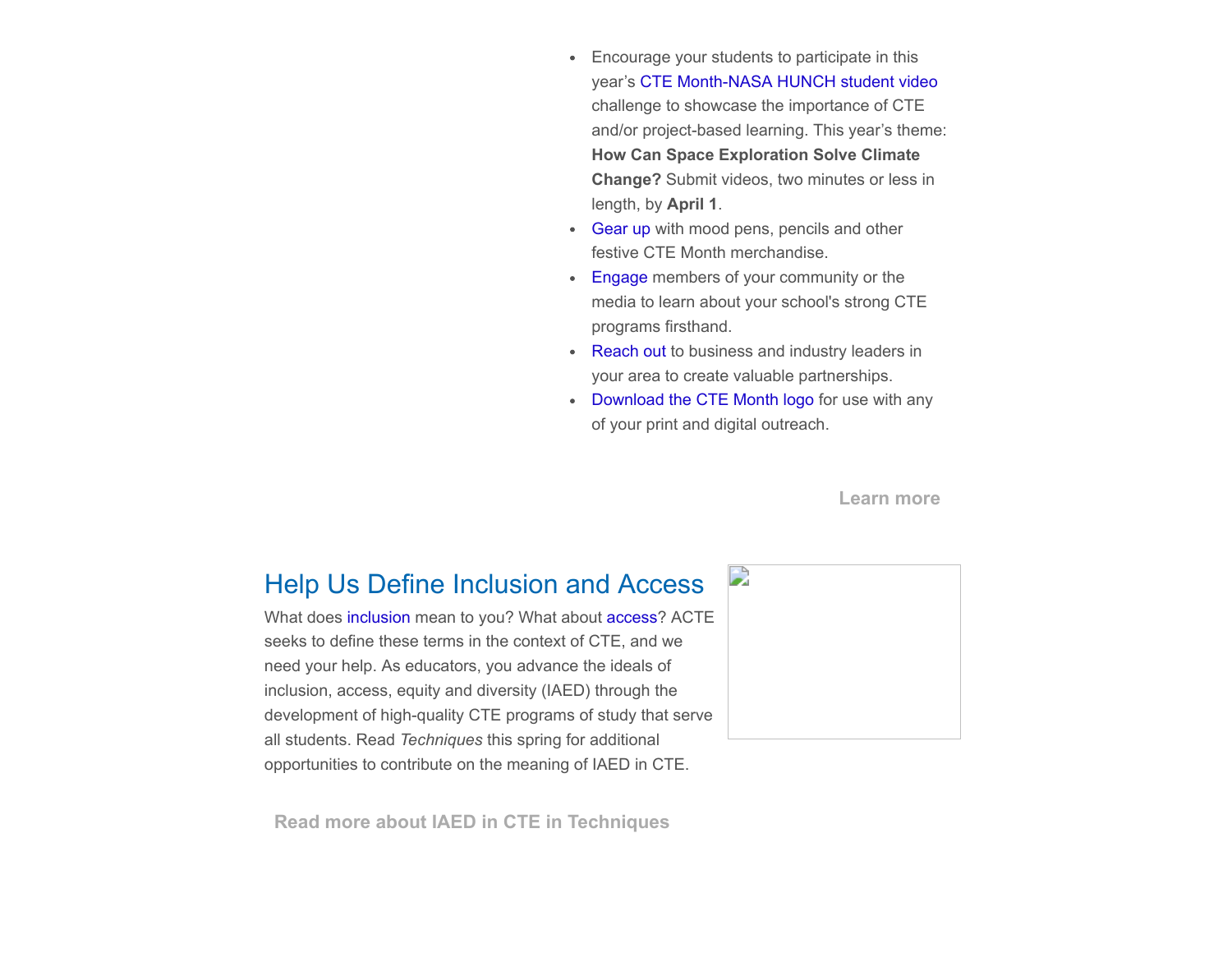

# Check Out New, Free Resources on CTE Learn

The CTE Research Network Training Modules, designed for CTE practitioners and state agency staff, will strengthen your capacity to access, understand, and use CTE data and research as well as conduct your own research — particularly causal research. This new series seeks to expand the evidence base on the impact of CTE and to bring CTE practitioners and researchers together in collaboration.

- Understanding CTE Data and Why It Matters
- Using Data and Research to Improve CTE Programs
- CTE Program Evaluation: Why It Matters to **Practitioners**
- Using State Data to Partner with Researchers
- Using Research to Design Your CTE Program for **Equity**
- How to Communicate About Your CTE Program Using Research

**[Learn more](https://www.ctelearn.org/cte-lessons/cte-research-training-modules)**

ACTE eTED Division members should also know there is always a place available for those who are interested in becoming more involved with division activities. Perhaps you met me at VISION and now you are ready to take that next step. Please contact me at richelle.krumsiek@tulsatech.edu to find out more information about opportunities within the division.

In closing, I hope to see many of you at the National Policy Seminar in March. Take care and know that I will do my best to provide the division members with any ACTE or eTED information of importance in the upcoming months.